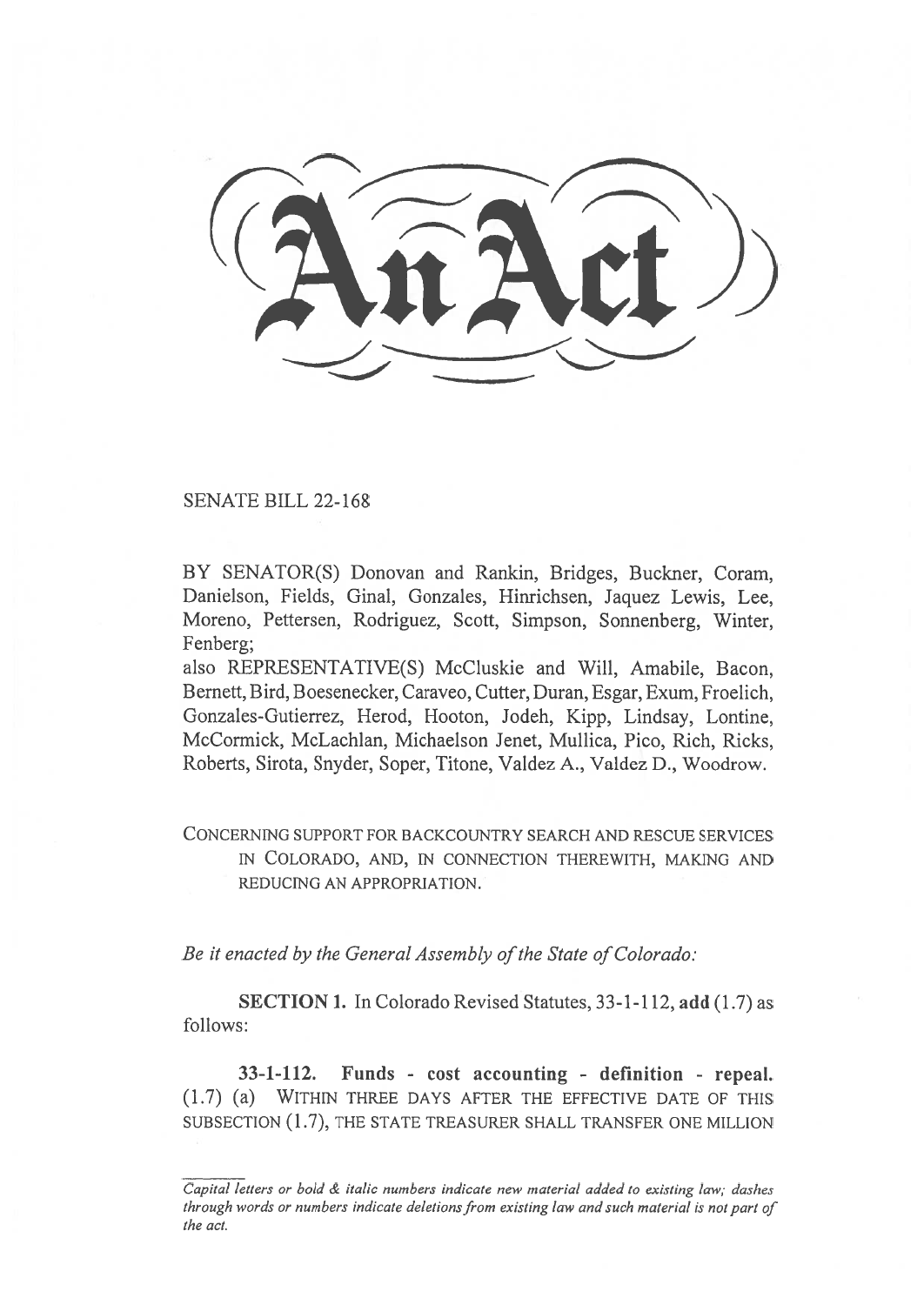DOLLARS FROM THE GENERAL FUND TO THE WILDLIFE CASH FUND. NOTWITHSTANDING SECTION 33-1-112.5 (4), THE DIVISION MAY USE THE MONEY TO:

(I) SUPPORT THE GOALS STATED IN SECTION 33-12-108 (2)(a)(IV)(C);

(II) SUPPORT THE NEEDS OF BACKCOUNTRY SEARCH AND RESCUE ACTIVITIES IN ACCORDANCE WITH THE RECOMMENDATIONS OF THE STUDY COMPLETED PURSUANT TO SECTION 33-10-116; AND

(III) COVER RESPONSE COSTS, EQUIPMENT, AND OTHER RELATED EXPENSES FOR BACKCOUNTRY SEARCH AND RESCUE ACTIVITIES.

(b) THIS SUBSECTION (1.7) IS REPEALED, EFFECTIVE JULY 1, 2025.

SECTION 2. In Colorado Revised Statutes, 33-1-112.5, amend (1),  $(2)$ ,  $(3)$ ,  $(4)$ ,  $(6)$ ,  $(9)(a)$ , and  $(9)(b)$ ; repeal  $(5)$ ; and add  $(9)(b.5)$  and  $(10)$  as follows:

33-1-112.5. Backcountry search and rescue fund - repeal. (1) (a) There is hereby created in the state treasury a backcountry search and rescue fund, Such fund is cstablishcd REFERRED TO IN THIS SECTION AS THE "FUND". THE FUND CONSISTS OF MONEY CREDITED TO THE FUND PURSUANT TO THIS SECTION AND SECTION 33-12-108 (4)(e)(I)(B), AND ANY OTHER MONEY THAT THE GENERAL ASSEMBLY MAY APPROPRIATE OR TRANSFER TO THE FUND.

(b) THE STATE TREASURER SHALL CREDIT ALL INTEREST AND INCOME DERIVED FROM THE DEPOSIT AND INVESTMENT OF MONEY IN THE FUND TO THE FUND.

(c) MONEY IN THE FUND IS CONTINUOUSLY APPROPRIATED TO THE DEPARTMENT FOR USE BY THE DIVISION AS FOLLOWS:

(I) THE DIVISION MAY USE MONEY CREDITED TO THE FUND PURSUANT TO SUBSECTION  $(9)$  OF THIS SECTION AND SECTION 33-12-108  $(4)(e)(I)(B)$ , AND ANY OTHER MONEY THAT THE GENERAL ASSEMBLY MAY APPROPRIATE OR TRANSFER TO THE FUND TO:

(A) SUPPORT THE GOALS STATED IN SECTION 33-12-108

PAGE 2-SENATE BILL 22-168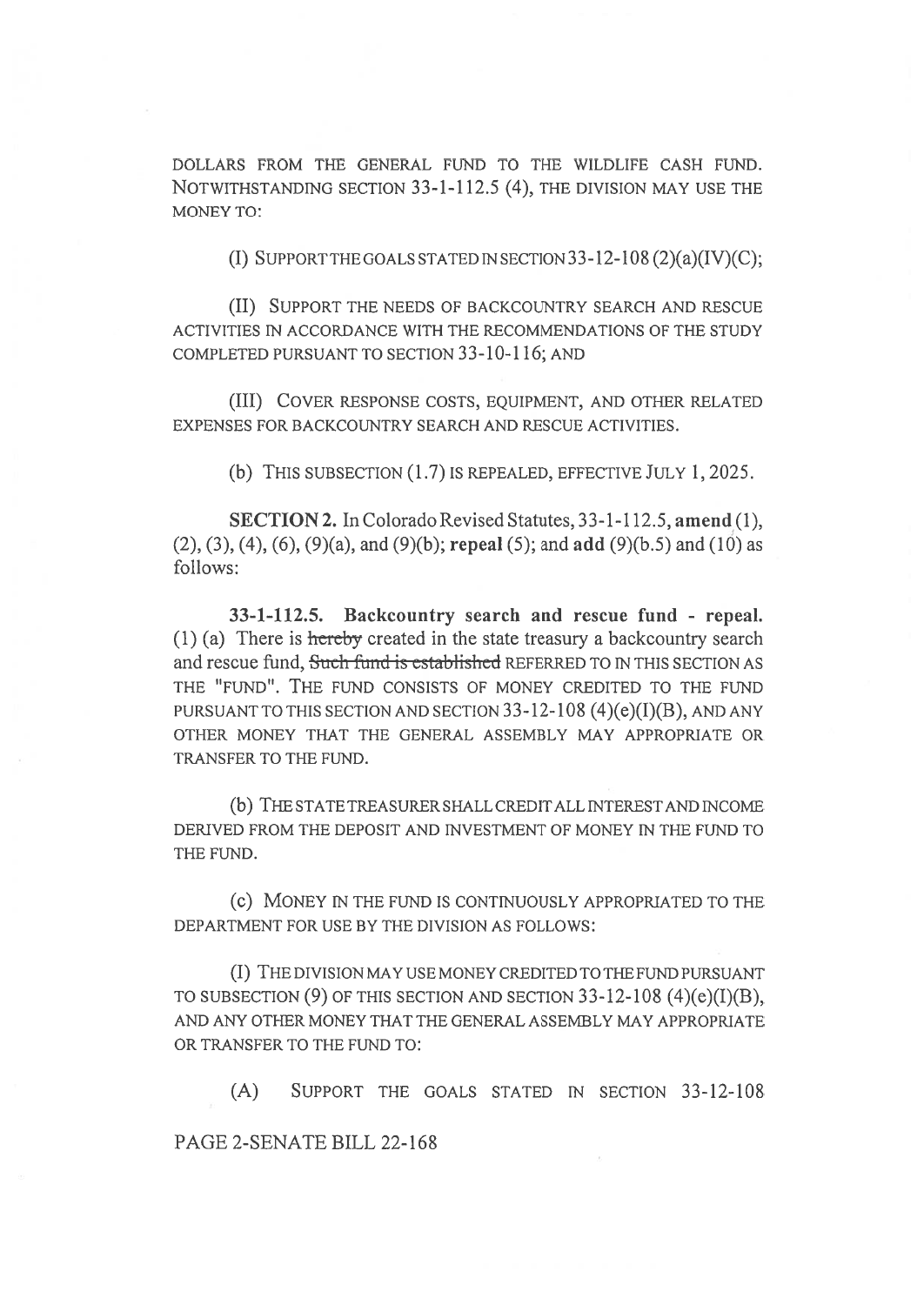## $(2)(a)(IV)(C);$

(B) SUPPORT THE NEEDS OF BACKCOUNTRY SEARCH AND RESCUE ACTIVITIES IN ACCORDANCE WITH THE RECOMMENDATIONS OF THE STUDY COMPLETED PURSUANT TO SECTION 33-10-116; AND

(C) COVER RESPONSE COSTS, EQUIPMENT, AND OTHER RELATED EXPENSES FOR BACKCOUNTRY SEARCH AND RESCUE ACTIVITIES.

(II) THE DIVISION MAY USE MONEY CREDITED TO THE FUND PURSUANT TO SUBSECTION (2) OF THIS SECTION to assist any agency or political subdivision of the state of Colorado for costs incurred in backcountry search and rescue activities involving persons holding hunting or fishing licenses; vessel, snowmobile, or off-highway vehicle registrations; or a Colorado outdoor recreation backcountry search and rescue card PURSUANT TO SUBSECTION (3) OF THIS SECTION. Reimbursable costs are limited to actual operational expenses. Reimbursable costs shall DO not include salaries paid to persons permanently employed by the agency or political subdivision.

(d) THE DIVISION MAY USE A PORTION OF THE MONEY IN THE FUND FOR THE DIRECT AND INDIRECT COSTS OF ADMINISTERING THIS SECTION.

(2) (a) (I) UNTIL THE COMMISSION ESTABLISHES A NEW AMOUNT IN RULES PROMULGATED PURSUANT TO SUBSECTION (2)(a)(II) OF THIS SECTION, a surcharge of twenty-five cents shall be assessed on each license listed in section 33-4-102 (1) and (1.4) that is sold by the division or one of its license agents pursuant to section 33-4-101. Receipts and interest from the surcharge shall be deposited in the backcountry search and rescue fund created in subsection (1) of this section.

(II) ON OR AFTER JANUARY 1, 2023, THE COMMISSION SHALL PROMULGATE RULES ESTABLISHING THE AMOUNT OF THE SURCHARGE THAT SHALL BE ASSESSED ON EACH LICENSE LISTED IN SECTION 33-4-102 (1) AND (1.4) THAT IS SOLD BY THE DIVISION OR ONE OF ITS LICENSE AGENTS PURSUANT TO SECTION 33-4-101. RECEIPTS AND INTEREST FROM THE SURCHARGE SHALL BE DEPOSITED IN THE BACKCOUNTRY SEARCH AND RESCUE FUND CREATED IN SUBSECTION (1) OF THIS SECTION.

(b) (I) UNTIL THE COMMISSION ESTABLISHES A NEW AMOUNT IN

PAGE 3-SENATE BILL 22-168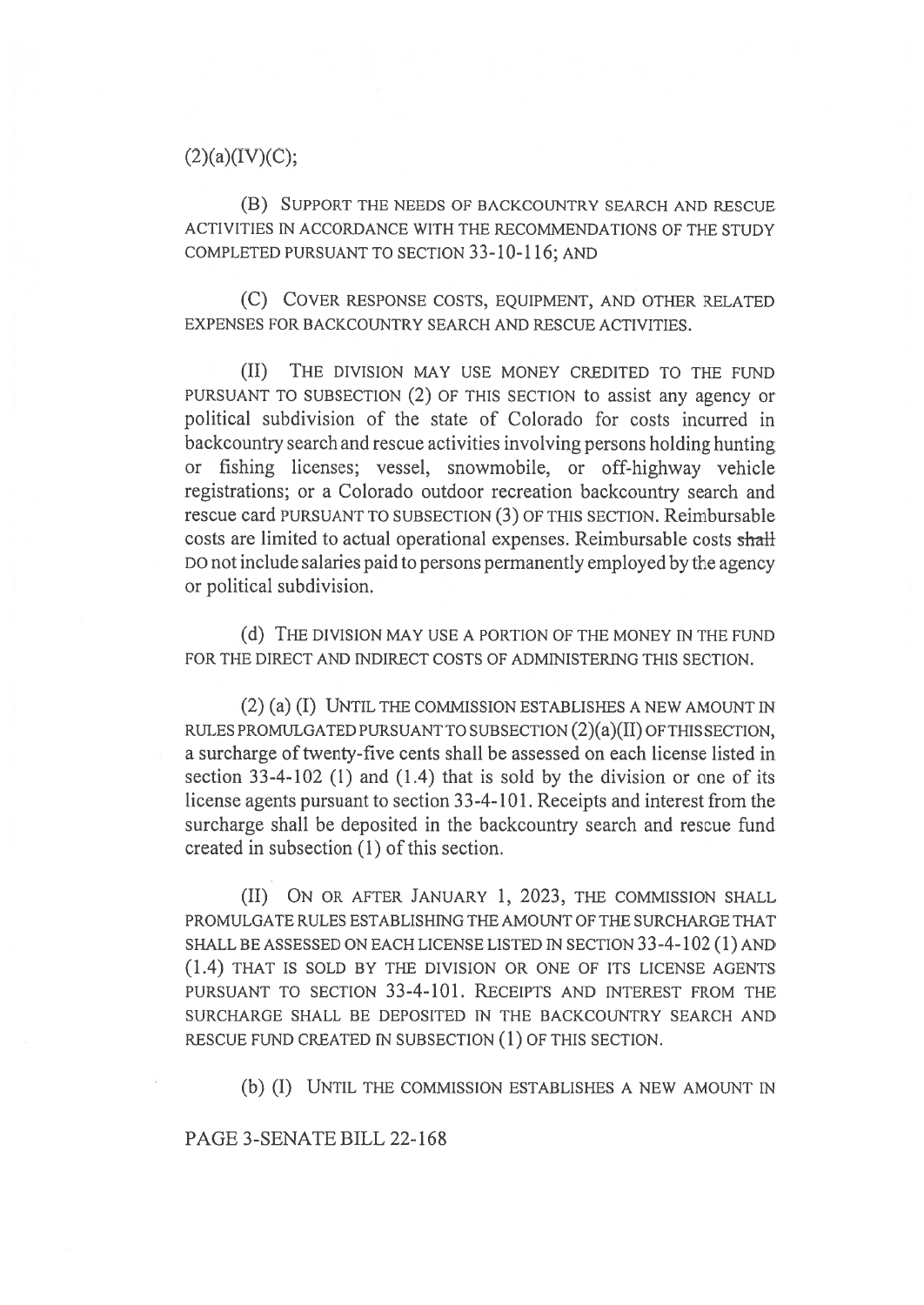RULES PROMULGATED PURSUANT TO SUBSECTION (2)(b)(II) OF THIS SECTION, a surcharge of twenty-five cents shall be assessed on each vessel, each snowmobile, and each off-highway vehicle registration that is sold by the division or one of its agents pursuant to section 33-13-103, 33-14-102, or 33-14.5-102. Receipts and interest from the surcharge shall be deposited in the backcountry search and rescue fund created in subsection (1) of this section. To coincide with annual registration-renewal schedules, the surcharge-shall-be-assessed on an annual-basis-beginning on October-1, 1992, for snowmobilc registrations, January 1, 1993, for vcsscl registrations, and April 1, 1993, for off-highway vehicle registrations.

(II) ON OR AFTER JANUARY 1, 2023, THE COMMISSION SHALL PROMULGATE RULES ESTABLISHING THE AMOUNT OF THE SURCHARGE THAT SHALL BE ASSESSED ON EACH VESSEL, EACH SNOWMOBILE, AND EACH OFF-HIGHWAY VEHICLE REGISTRATION THAT IS SOLD BY THE DIVISION OR ONE OF ITS AGENTS PURSUANT TO SECTION 33-13-103, 33-14-102, OR 33-14.5-102. RECEIPTS AND INTEREST FROM THE SURCHARGE SHALL BE DEPOSITED IN THE BACKCOUNTRY SEARCH AND RESCUE FUND CREATED IN SUBSECTION (1) OF THIS SECTION.

(c) (I) The general assembly hereby creates the Colorado outdoor recreation backcountry search and rescue card program. The department of local affairs DIVISION shall make a Colorado outdoor recreation backcountry search and rescue card available to the public in accordance with this subsection (2)(c) to backpackers, hikers, mountain and trail bikers, cross country skiers, and other persons who use the Colorado backcountry for recreation. The department of local affairs DIVISION shall establish procedures for the licensing of vendors who sell the outdoor recreation backcountry search and rescue card, the printing of such cards, and the distribution of such cards to vendors for sale to the public.

(II) (A) UNTIL THE COMMISSION ESTABLISHES A NEW AMOUNT IN RULES PROMULGATED PURSUANT TO SUBSECTION  $(2)(c)(II)(B)$  OF THIS SECTION, the Colorado outdoor recreation backcountry search and rescue card shall cost COSTS three dollars and shall be IS valid for one year from the date of purchase. The department DIVISION shall charge vendors two dollars for each Colorado outdoor recreation backcountry search and rescue card, which shall be transmitted to the state treasurer, who shall credit the amount to the backcountry search and rescue fund created in subsection (1) of this section. The remaining one dollar shall be retained by the vendor as

#### PAGE 4-SENATE BILL 22-168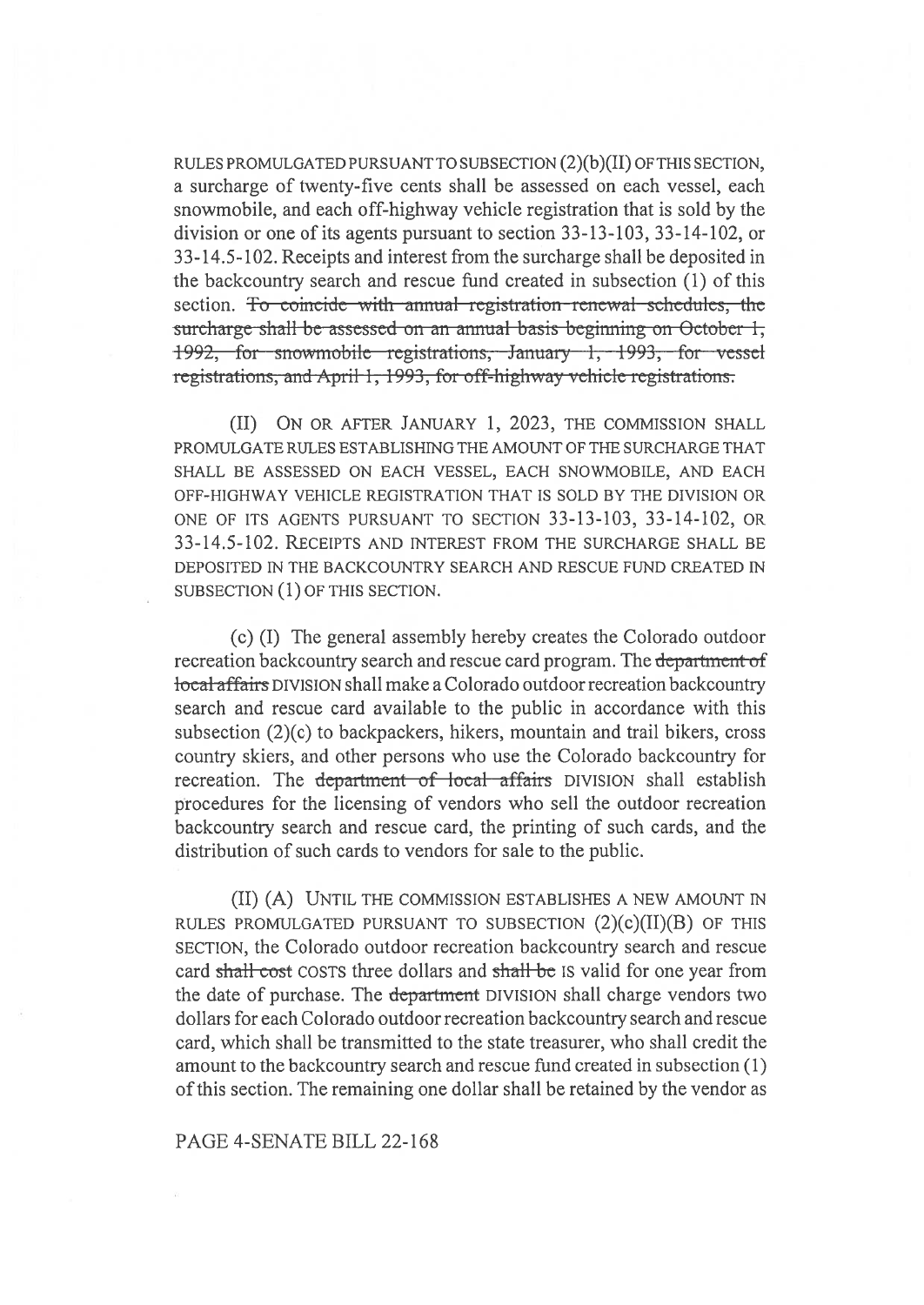the vendor's fee.

(B) ON OR AFTER JANUARY 1, 2023, THE COMMISSION SHALL PROMULGATE RULES ESTABLISHING THE PRICE AND VENDOR FEE FOR THE COLORADO OUTDOOR RECREATION BACKCOUNTRY SEARCH AND RESCUE CARD. MONEY FROM THE SALE OF THE CARDS SHALL BE TRANSMITTED TO THE STATE TREASURER, WHO SHALL CREDIT THE AMOUNT TO THE BACKCOUNTRY SEARCH AND RESCUE FUND CREATED IN SUBSECTION (1) OF THIS SECTION.

(III) The department DIVISION may issue a multi-year Colorado outdoor recreation backcountry search and rescue card that shall be IS valid for a period not to exceed five years. Such THE multi-year card may be offered at a reduced rate to vendors with a reduced vendor fee to reflect administrative cost savings and other considerations.

(IV) The general assembly finds and declares that the Colorado outdoor recreation backcountry search and rescue card program is a new program. PRIOR TO JANUARY 1, 2023, the department of local affairs is therefore authorized to contract, pursuant to section 24-50-504 (2)(b), with a person, corporation, or entity for any elements of the administration of the program created by this subsection (2)(c). ON AND AFTER JANUARY 1, 2023, THE DIVISION ASSUMES THE RIGHTS, RESPONSIBILITIES, AND OBLIGATIONS OF THE DEPARTMENT OF LOCAL AFFAIRS UNDER ANY CONTRACT ENTERED INTO PURSUANT TO THIS SUBSECTION  $(2)(c)(IV)$  and is authorized to CONTRACT, PURSUANT TO SECTION 24-50-504 (2)(b), WITH A PERSON, CORPORATION, OR ENTITY FOR ANY ELEMENTS OF THE ADMINISTRATION OF THE PROGRAM CREATED BY THIS SUBSECTION (2)(c).

(3) All agencies and political subdivisions of the state shall have the right to make a claim on REQUEST FOR REIMBURSEMENT FROM the backcountry search and rescue fund for reimbursement of costs incurred in the performance of backcountry search and rescue activities involving those persons specified in subsection  $(1)(c)(II)$  of this section. Such claims REQUESTS shall be submitted to the department of local affairs DIVISION for immediate consideration. Any reimbursement claims REQUESTS which have been certified by the sheriff of the county in which the backcountry search and rescue activity occurred shall be eligible for payment by the department of local affairs DIVISION. The department of local affairs DIVISION shall establish rules for the procedure through which claims shall REQUESTS MUST

PAGE 5-SENATE BILL 22-168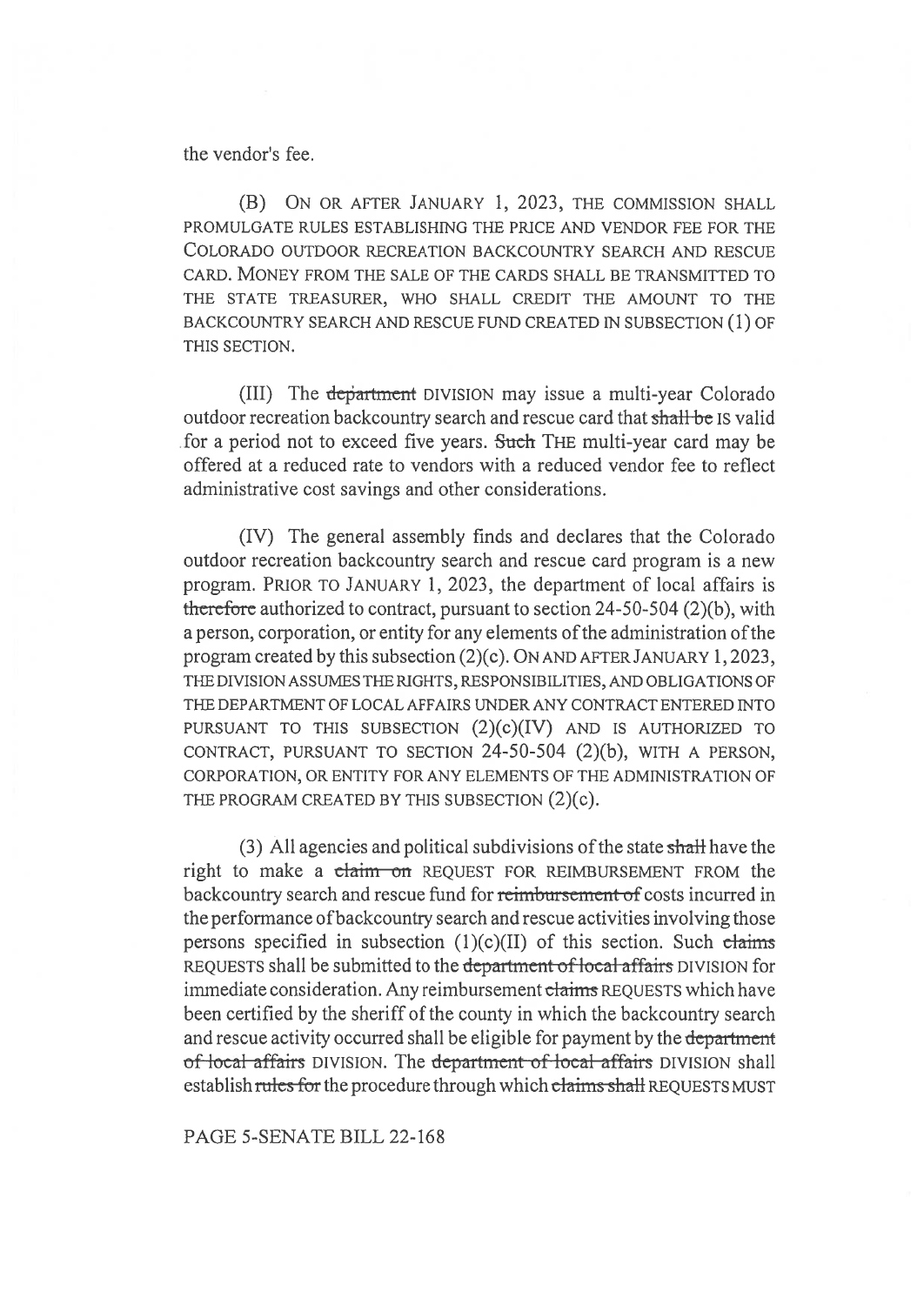be submitted and for payment of such claims REOUESTS.

(4) The backcountry search and rescue fund created in subsection (1) of this section shall be the sole source of funds for the reimbursement of costs incurred under this section in backcountry search and rescue activities involving those persons specified in subsection (1) of this section. The wildlife cash fund established in section 33-1-112 and the parks and outdoor recreation cash fund established in section 33-10-111 shall not be used for reimbursement of costs as provided in SUBSECTION  $(1)(c)(II)$  OF this section.

(5) The money in the backcountry search and rescue fund created in subsection (1) of this section shall be subject to annual appropriation by the general assembly for the direct and indirect costs of the administration of this section.

(6) At the close of any fiscal year, all of the money remaining in the backcountry search and rescue fund and appropriated for backcountry search and rescue expenses THAT WAS CREDITED TO THE FUND PURSUANT TO SUBSECTION (2) OF THIS SECTION, after all approved claims REQUESTS FOR REIMBURSEMENT and administrative costs have been paid, shall be USED FIRST TO PAY FOR UNREIMBURSED BACKCOUNTRY SEARCH AND RESCUE INCIDENTS AND THEN SHALL BE divided among those counties that have applied to the department of local affairs DIVISION for year-end grants or reimbursements from the backcountry search and rescue fund. The department of local affairs shall divide such money among the counties. first making payment for uncompensated backcountry searches and rescues of parents, siblings, spouses, children, or grandchildren of persons holding hunting or fishing licenses, vessel, snowmobile, or off-highway vehicle registrations, or the owner of a Colorado outdoor recreation backcountry search and rescue card and second making payment for backcountry-search-and-rescue-related training and equipment, and for any other-uncompensated-backcountry search and rescue incidents. The department of local affairs DIVISION shall establish operating procedures for applying for year-end grants or reimbursements from the money remaining in the backcountry search and rescue fund IN ACCORDANCE WITH THIS SUBSECTION (6).

 $(9)$  (a) Within three days after June 21, 2021, the state treasurer shall transfer two million two hundred fifty thousand dollars from the general

PAGE 6-SENATE BILL 22-168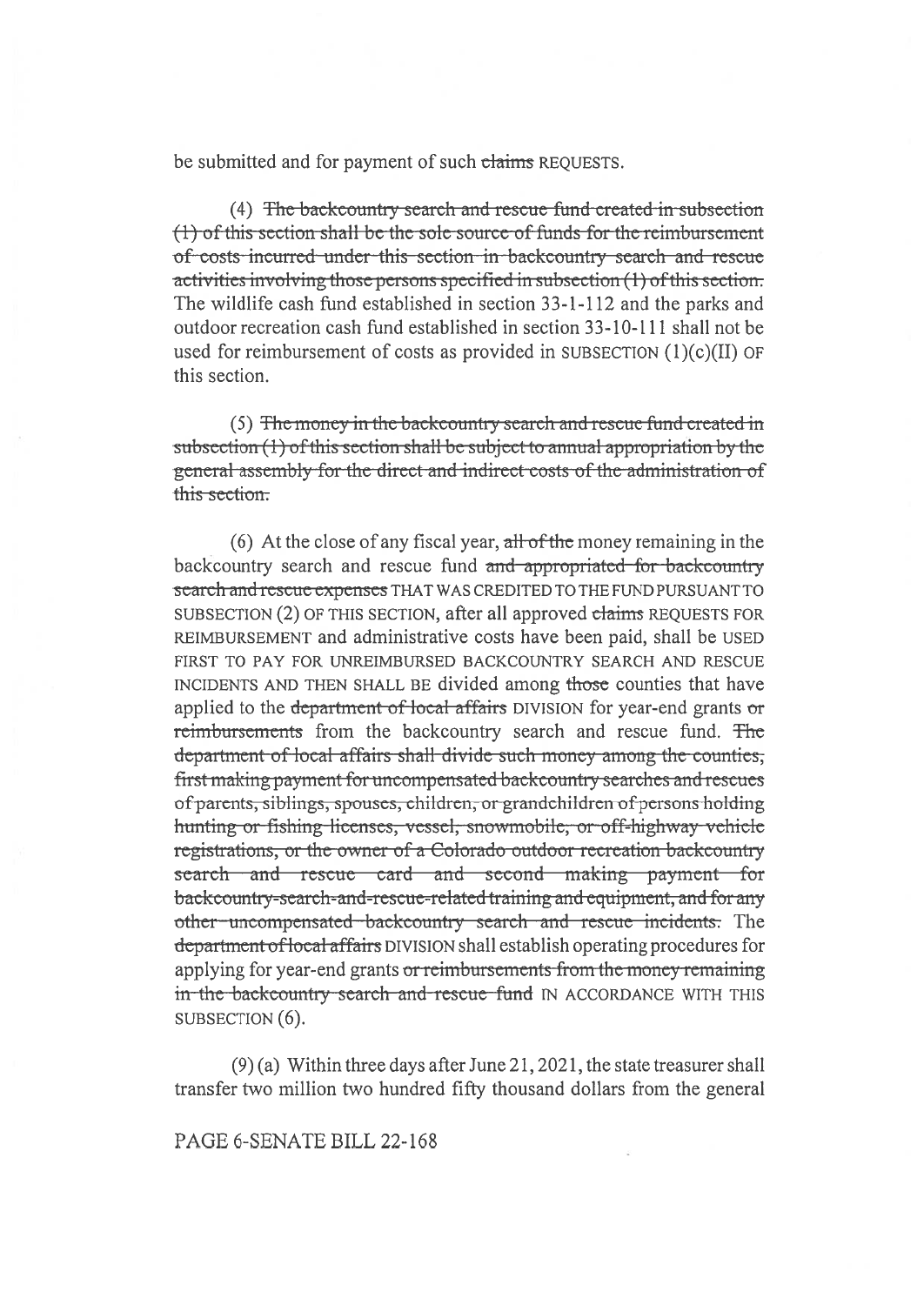fund to the backcountry search and rescue fund for use by the department of local affairs in consultation with the division to support backcountry search and rescue efforts, including to cover response costs, equipment, and other related expenses. ON AND AFTER JANUARY 1, 2023, ANY UNSPENT MONEY FROM THE TRANSFER MADE PURSUANT TO THIS SUBSECTION (9)(a) IS FOR USE BY THE DIVISION PURSUANT TO SUBSECTION  $(1)(c)(I)$  OF THIS SECTION.

(b) The restrictions on use of money set forth in this section do not apply to the department of local affairs' use, PRIOR TO JANUARY 1, 2023, of the money transferred pursuant to subsection (9)(a) of this section. ON AND AFTER JANUARY 1, 2023, THE DIVISION MAY USE THE MONEY TRANSFERRED PURSUANT TO SUBSECTION (9)(a) OF THIS SECTION IN ACCORDANCE WITH SUBSECTION  $(1)(c)(I)$  OF THIS SECTION.

(b.5) ON JANUARY 2, 2023, IF THERE IS ANY UNOBLIGATED AND UNEXPENDED MONEY FROM THE TRANSFER REQUIRED BY SECTION 33-1-112  $(1.7)(a)$  IN THE WILDLIFE CASH FUND CREATED IN SECTION 33-1-112 (1), THE STATE TREASURER SHALL TRANSFER THE REMAINING MONEY FROM THE WILDLIFE CASH FUND TO THE BACKCOUNTRY SEARCH AND RESCUE FUND ON THAT DATE.

(10) (a) ON AND AFTER JANUARY 1, 2023, THE DIVISION SHALL EXECUTE, ADMINISTER, PERFORM, AND ENFORCE THE RIGHTS, POWERS, DUTIES, FUNCTIONS, AND OBLIGATIONS PREVIOUSLY VESTED UNDER THIS SECTION IN THE DEPARTMENT OF LOCAL AFFAIRS.

(b) EFFECTIVE ON JANUARY 1, 2023, ALL POSITIONS OF EMPLOYMENT AND APPROPRIATIONS FOR PERSONAL SERVICES IN THE DEPARTMENT OF LOCAL AFFAIRS RELATED TO PERFORMING THE POWERS, DUTIES, AND FUNCTIONS TRANSFERRED TO THE DIVISION PURSUANT TO THIS SUBSECTION (10) AND DETERMINED BY THE DIVISION TO BE NECESSARY TO CARRY OUT THE PURPOSES OF THIS SECTION ARE TRANSFERRED TO THE DIVISION AND ARE EMPLOYMENT POSITIONS THEREIN. ALL SUCH EMPLOYEES ARE EMPLOYEES OF THE DIVISION AND RETAIN ALL RIGHTS UNDER THE STATE PERSONNEL SYSTEM AND TO RETIREMENT BENEFITS PURSUANT TO THE LAWS OF THIS STATE, AND THEIR SERVICES ARE DEEMED CONTINUOUS.

(c) ALL RULES AND POLICIES OF THE DEPARTMENT OF LOCAL AFFAIRS ADOPTED PURSUANT TO THIS SECTION AND IN EFFECT AS OF JANUARY 1,

PAGE 7-SENATE BILL 22-168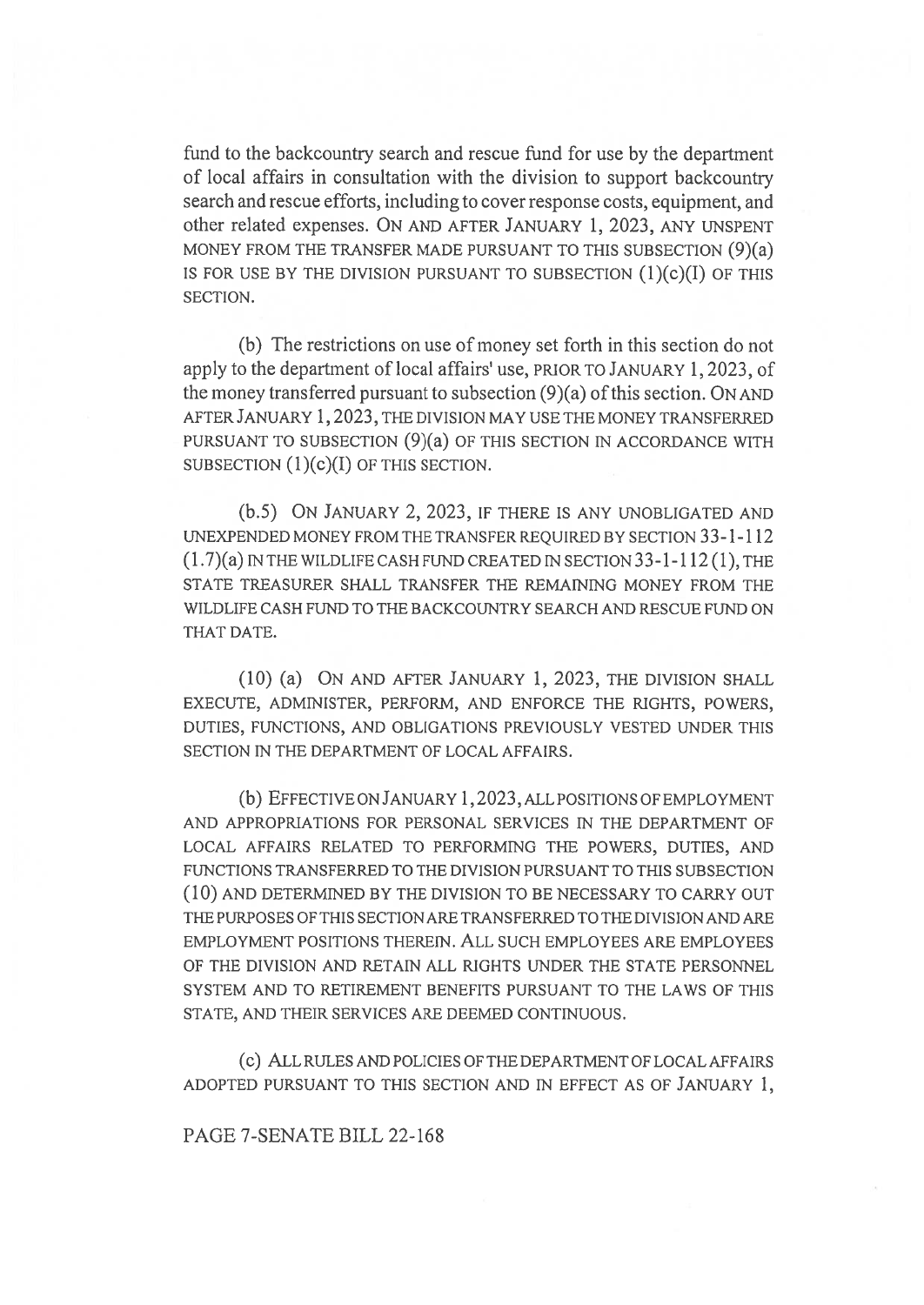2023, CONTINUE TO BE EFFECTIVE AND SHALL BE ENFORCED BY THE DIVISION UNTIL SUPERSEDED, REVISED, AMENDED, REPEALED, OR NULLIFIED PURSUANT TO LAW. THE DIVISION SHALL ADOPT ANY RULES OR POLICIES NECESSARY FOR THE ADMINISTRATION OF THIS SECTION AND AS OTHERWISE AUTHORIZED BY LAW. BEFORE INITIATING ITS FIRST RULE-MAKING OR ADOPTING INITIAL POLICIES PURSUANT TO THIS SUBSECTION (10)(c), THE DIVISION SHALL CONSULT WITH THE COUNTY SHERIFFS AND THE COLORADO SEARCH AND RESCUE ASSOCIATION FOR INPUT ON CHANGES THAT ARE NECESSARY TO ADMINISTER THIS SECTION.

(d) ANY REQUESTS FOR REIMBURSEMENT SUBMITTED TO THE DEPARTMENT OF LOCAL AFFAIRS PRIOR TO JANUARY 1, 2023, PURSUANT TO SUBSECTION (3) OF THIS SECTION THAT HAVE NOT BEEN PROCESSED OR PAID ON JANUARY 1, 2023, ARE TRANSFERRED TO THE DIVISION FOR IMMEDIATE CONSIDERATION AND PAYMENT PURSUANT TO RULES ADOPTED BY THE DEPARTMENT OF LOCAL AFFAIRS, UNTIL SUCH RULES ARE SUPERSEDED, REVISED, REPEALED, OR AMENDED BY THE DIVISION.

(e) ANY SUIT, ACTION, OR OTHER PROCEEDING, JUDICIAL OR ADMINISTRATIVE, RELATED TO THE ADMINISTRATION OF THIS SECTION AND LAWFULLY COMMENCED, OR WHICH COULD HAVE BEEN COMMENCED, BY OR AGAINST THE DEPARTMENT OF LOCAL AFFAIRS, OR ANY OFFICER THEREOF IN SUCH OFFICER'S OFFICIAL CAPACITY OR IN RELATION TO THE DISCHARGE OF THE OFFICIAL'S DUTIES UNDER THIS SECTION, IS ABATED BY REASON OF THE TRANSFER OF DUTIES AND FUNCTIONS TO THE DIVISION PURSUANT TO THIS SUBSECTION (10).

SECTION 3. In Colorado Revised Statutes, 13-21-113.7, amend  $(1)$  and  $(2)(c)$  as follows:

13-21-113.7. Immunity of volunteer firefighters, volunteers, incident management teams, and their employers or organizations definitions - legislative declaration. (1) A volunteer firefighter or volunteer who, in good faith, takes part in firefighting efforts or provides emergency care, rescue, assistance, or recovery services at the scene of an emergency, any incident management team, and any person who, in good faith, commands, directs, employs, sponsors, or represents any such volunteer firefighter, volunteer, or incident management team shall not be liable for civil damages as a result of an act or omission by such volunteer firefighter, volunteer, incident management team, or other person in

PAGE 8-SENATE BILL 22-168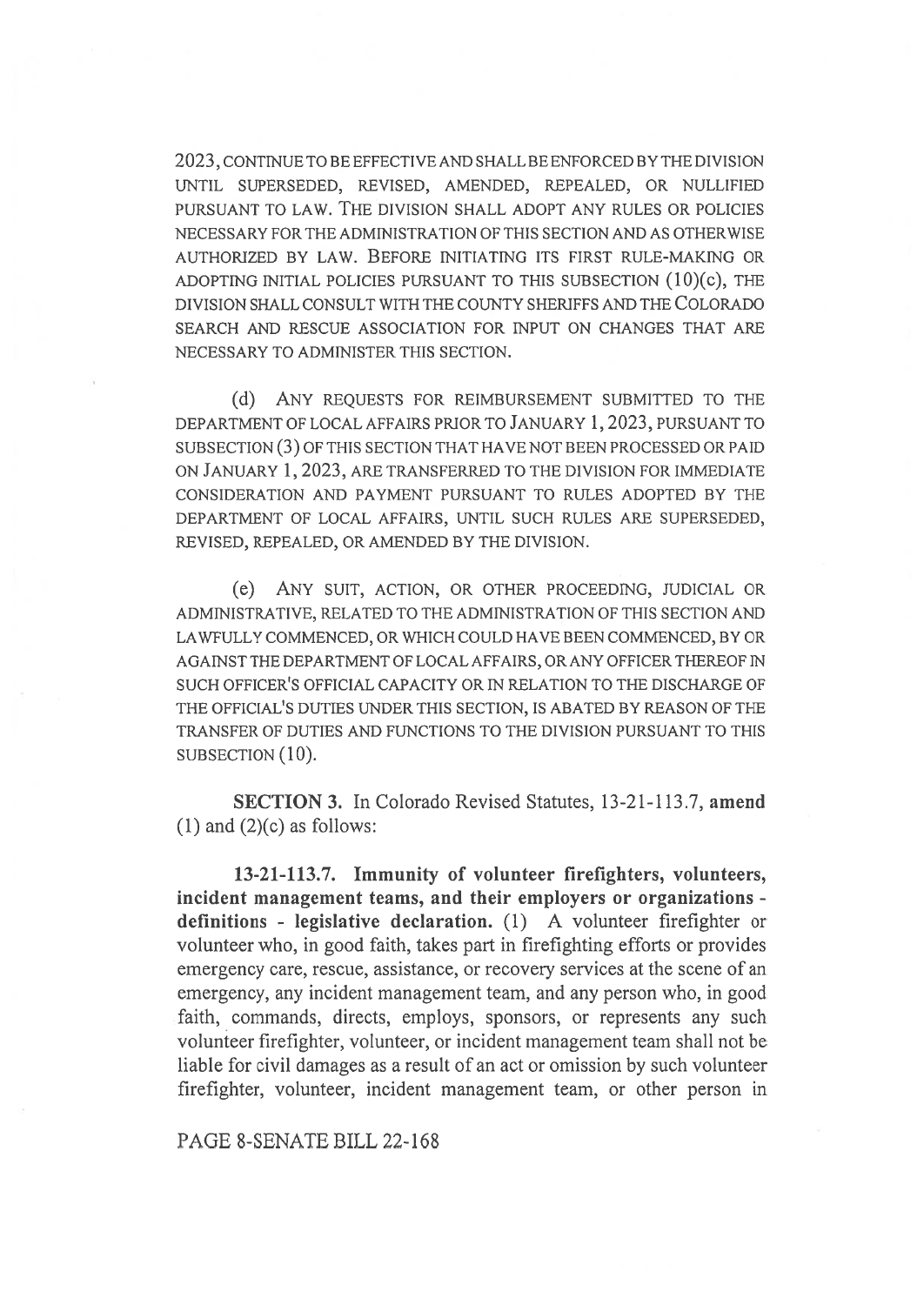connection with the emergency OR WITH ACTIVITIES DESCRIBED IN SECTION 33-1-102 (1.3); except that this exemption shall not apply to grossly negligent, willful, wanton, or reckless acts or omissions.

(2) As used in this section:

(c) "Incident management team" means an ad hoc or standing team of trained personnel from different departments, organizations, agencies, and jurisdictions, INCLUDING PERSONS ENGAGED IN BACKCOUNTRY SEARCH AND RESCUE EFFORTS AS DEFINED IN SECTION 33-1-102 (1.3), activated to manage the logistical, fiscal, planning, operational, safety, and community issues related to an emergency or other incident.

SECTION 4. In Colorado Revised Statutes, 13-21-115.5, amend  $(3)(c)(II)(R)$  and  $(3)(c)(III)$ ; and add  $(3)(c)(II)(T)$  and  $(3)(c)(II)(U)$  as follows:

13-21-115.5. Volunteer service act - immunity - exception for operation of motor vehicles - short title - legislative declaration definitions. (3) As used in this section, unless the context otherwise requires:

(c) (II) "Volunteer" includes:

(R) A licensed dentist or dental hygienist governed by article 220 of title 12 performing the practice of dentistry or dental hygiene, as defined in section 12-220-104 and as described in section 12-220-305, as a volunteer for a nonprofit organization, nonprofit corporation, governmental entity, or hospital; or a dentist or dental hygienist who holds a license in good standing from another state performing the practice of dentistry or dental hygiene, as defined in section 12-220-104 and as described in section 12-220-305, as a volunteer for a nonprofit organization, nonprofit corporation, governmental entity, or hospital pursuant to section 12-220-302  $(1)(i)$ ; and

(T) A VOLUNTEER MEMBER OF A RESCUE UNIT AS DEFINED IN SECTION 25-3.5-103 (11); AND

(U) A PERSON ENGAGED IN BACKCOUNTRY SEARCH AND RESCUE EFFORTS AS DEFINED IN SECTION 33-1-102 (1.3).

PAGE 9-SENATE BILL 22-168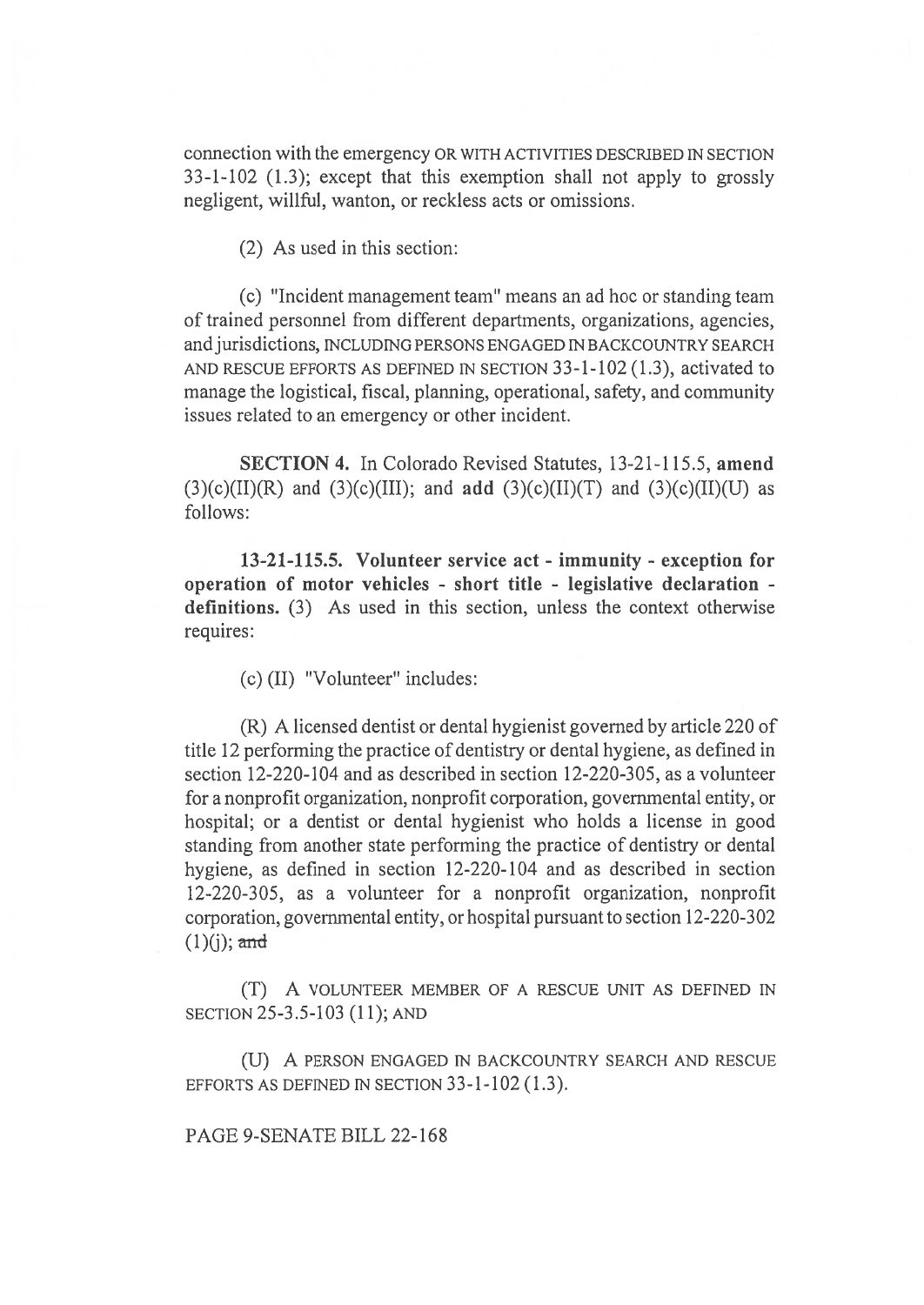(III) The nonprofit organization, nonprofit corporation, governmental entity, or hospital for which a volunteer performs shall annually verify that the volunteer holds an unrestricted Colorado license, registration, or certification to practice his or her THE VOLUNTEER'S respective profession, IF A LICENSE, REGISTRATION, OR CERTIFICATION IS REQUIRED FOR THE VOLUNTEER'S PROFESSION.

SECTION 5. In Colorado Revised Statutes, 23-3.3-205, amend  $(1)(a)$ ; and **add**  $(3)(c)$  as follows:

23-3.3-205. Dependents of deceased or permanently disabled National Guardsman, law enforcement officer, or firefighter. (1) (a) Any dependent of a person who died or was permanently disabled while on state active duty, federalized active duty, or authorized training duty as a Colorado National Guardsman or any dependent of any person who has been permanently disabled or killed while acting to preserve the public peace, health, and safety in the capacity of police officer, sheriff, or other law enforcement officer or firefighter OR ANY DEPENDENT OF A PERSON, INCLUDING A VOLUNTEER, WHO DIED OR WAS PERMANENTLY DISABLED WHILE ENGAGED IN BACKCOUNTRY SEARCH AND RESCUE ACTIVITIES, AS DEFINED IN SECTION 33-1-102 (1.3), upon being accepted for enrollment into any state institution, shall be permitted to pursue studies leading toward his or her first bachelor's degree or certificate of completion, free of tuition and free of room and board charges of the institution, for so long as said dependent achieves and maintains a cumulative grade point average of 2.5 or above based upon a 4.0 scale, but said benefits shall not be extended beyond six years from the date of enrollment. Such dependents pursuing studies at a nonpublic institution of higher education within the state of Colorado shall be eligible for assistance not to exceed the average cost of undergraduate instruction calculated for a full-time equivalent student at a comparable state institution for the previous year, and the average cost of room and board calculated for a full-time equivalent student at all state institutions for the previous year. Such dependents pursuing studies at an out-of-state institution of higher education shall be eligible for assistance not to exceed the average cost of undergraduate instruction calculated for a full-time equivalent student at a comparable state institution for the previous year. The commission shall provide tuition and, if appropriate, room and board assistance to such qualified students from appropriated student financial assistance funds.

## PAGE 10-SENATE BILL 22-168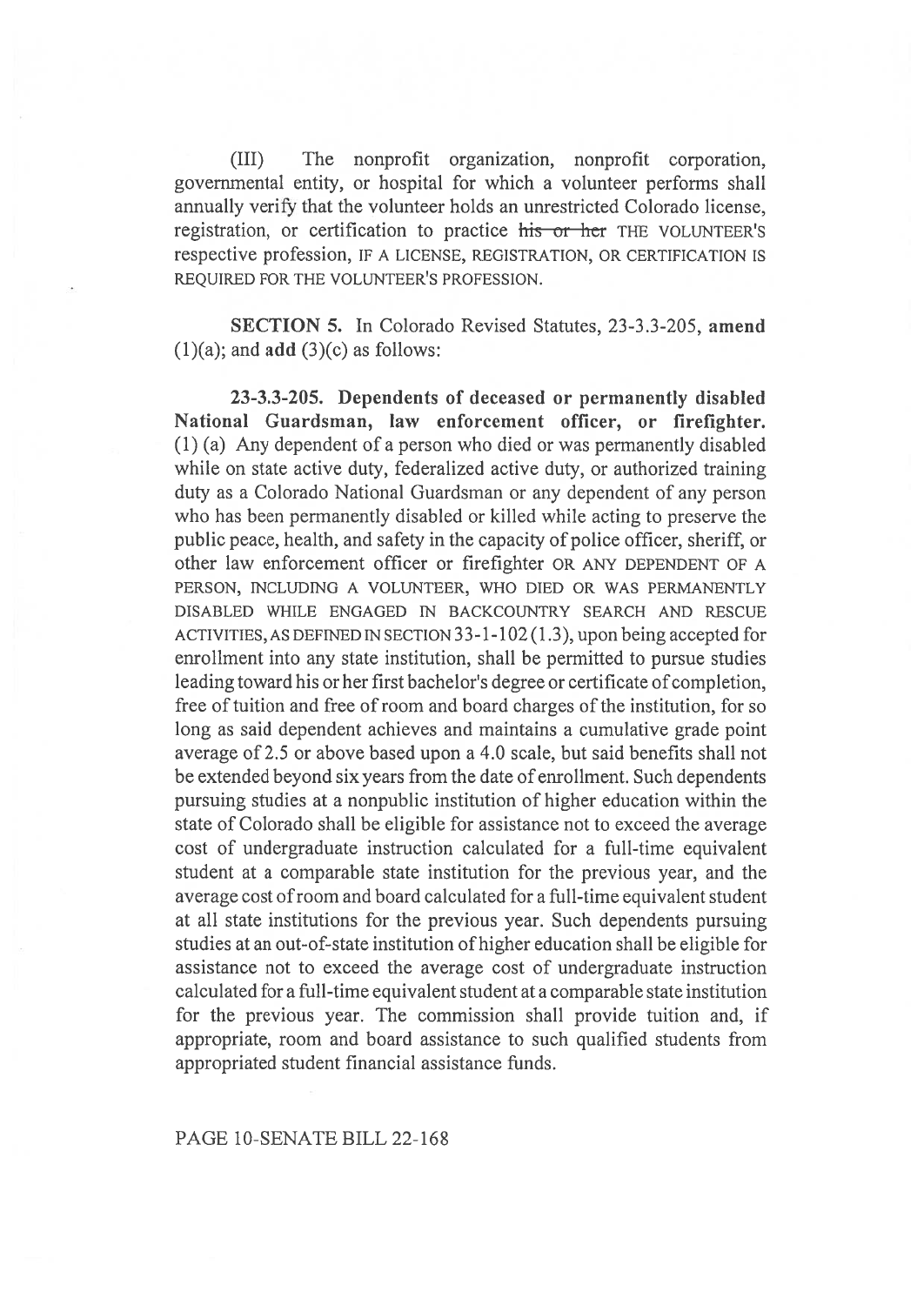(3) (c) AN INDIVIDUAL WHO HAS BEEN PERMANENTLY DISABLED WHILE ENGAGED IN BACKCOUNTRY SEARCH AND RESCUE ACTIVITIES, AS DEFINED IN SECTION 33-1-102 (1.3), IS PERMANENTLY DISABLED FOR THE PURPOSE OF DETERMINING ELIGIBILITY OF DEPENDENTS TO QUALIFY FOR EDUCATIONAL BENEFITS IF THE INDIVIDUAL IS, AS A RESULT OF THE DISABILITY, UNABLE TO PERFORM IN THE POSITION TO WHICH THE INDIVIDUAL WAS REGULARLY ASSIGNED AT THE TIME THE INDIVIDUAL BECAME DISABLED, OR, IF THE INDIVIDUAL WAS ENGAGED IN BACKCOUNTRY SEARCH AND RESCUE ACTIVITIES AS A VOLUNTEER, IS UNABLE TO ENGAGE IN ANY SUBSTANTIAL FULL-TIME GAINFUL ACTIVITY BY REASON OF MEDICALLY DETERMINABLE PHYSICAL OR MENTAL IMPAIRMENT WHICH CAN BE EXPECTED TO RESULT IN DEATH OR WHICH HAS LASTED FOR A CONTINUOUS PERIOD OF NOT LESS THAN TWELVE MONTHS AND EXISTS AT THE TIME THE DEPENDENT SEEKS ENTRY INTO AN INSTITUTION.

SECTION 6. Appropriation - adjustments to 2022 long bill. (1) To implement this act, the cash funds appropriation from the backcountry search and rescue fund created in section 33-1-112.5 (1), C.R.S., made in the annual general appropriation act for the 2022-23 state fiscal year to the department of local affairs for use by the division of local government for the search and rescue program is decreased by \$314,123.

(2) For the 2022-23 state fiscal year, \$1,000,000 is appropriated to the department of natural resources for use by the division of parks and wildlife. This appropriation is from the wildlife cash fund created in section 33-1-112 (1)(a), C.R.S. To implement this act, the division may use this appropriation for backcountry search and rescue activities pursuant to section 33-1-112 (1.7), C.R.S.

SECTION 7. Effective date. This act takes effect upon passage; except that section 33-1-112.5 (1), (2), (3), (4), (5), and (6), Colorado Revised Statutes, as amended in section 2 of this act, take effect January 1, 2023.

SECTION 8. Safety clause. The general assembly hereby finds,

#### PAGE 11-SENATE BILL 22-168